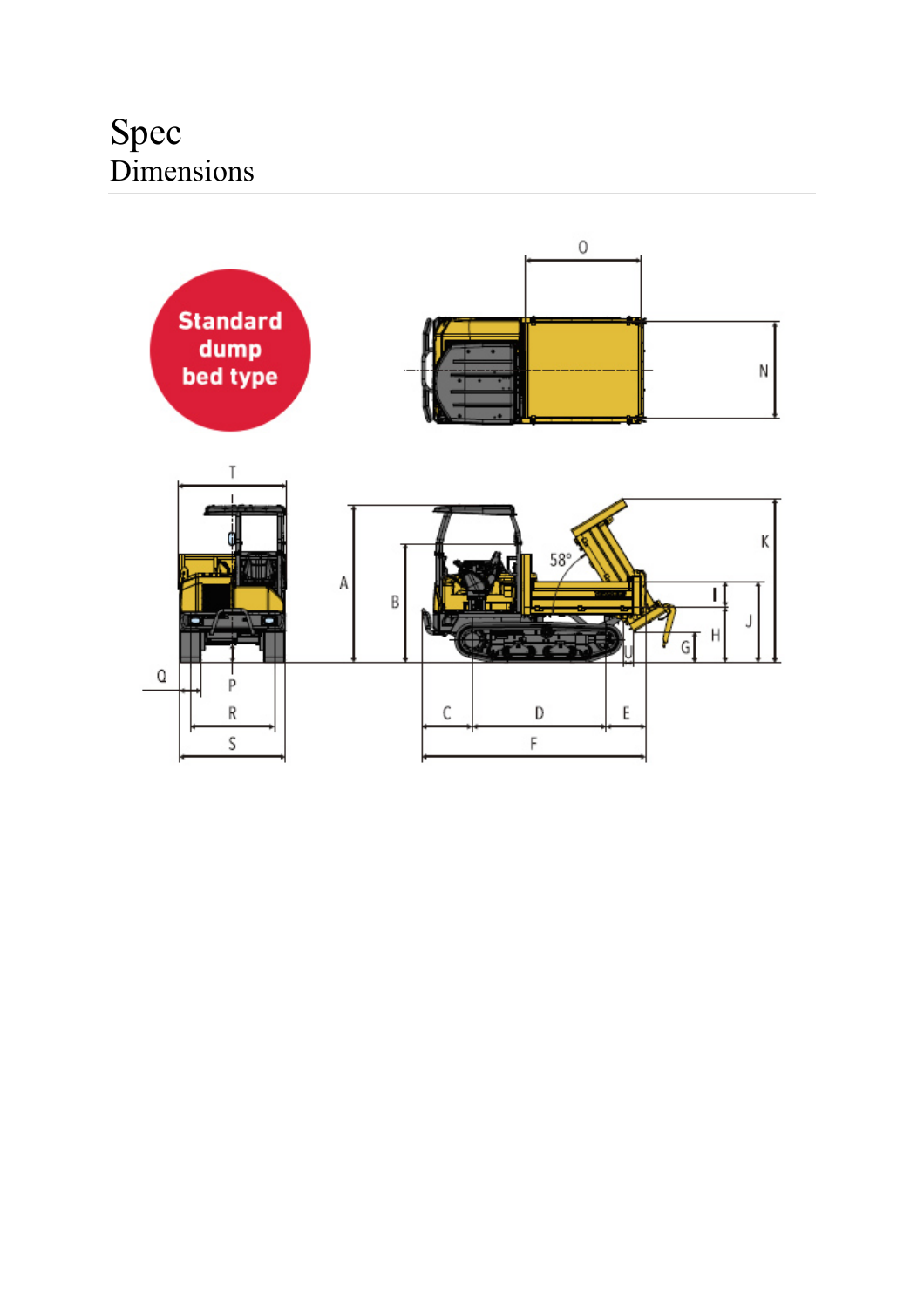



## Unit: mm <ft-in>

|                                   | $\mathbf{A}$      | $\mathbf{B}$      | $\mathbf C$      | D               | E                 |
|-----------------------------------|-------------------|-------------------|------------------|-----------------|-------------------|
| Standard dump bed type            |                   |                   | 740<br><2'5''>   |                 | 580<br>1'10"      |
| $180^\circ$ turning dump bed type | 2310<br><7'7''>   | 1745<br>$<$ 5'9"> | 870<br><2'10''>  | 1960<br><6'5">  | 810<br><2'8">     |
|                                   | J                 | K                 | L                | M               | N                 |
| Standard dump bed type            | 1190<br>3'10''    | 2405<br><7'10''>  |                  |                 | 1410<br>$<$ 4'8"> |
| $180^\circ$ turning dump bed type | 1425<br>$<$ 4'8"> | 2820<br>$<$ 9'3"> | 730<br><2'5''>   | 1350<br><4'5''> | 1390<br>$<$ 4'7"> |
|                                   | S                 | T                 | $\mathbf U$      |                 |                   |
| Standard dump bed type            |                   | 1590<br><5'3''>   | 180<br><0'7''>   |                 |                   |
| $180^\circ$ turning dump bed type | 1550<br>5'1"      | 1565<br><5'2"     | 545<br>$<$ 1'9"> |                 |                   |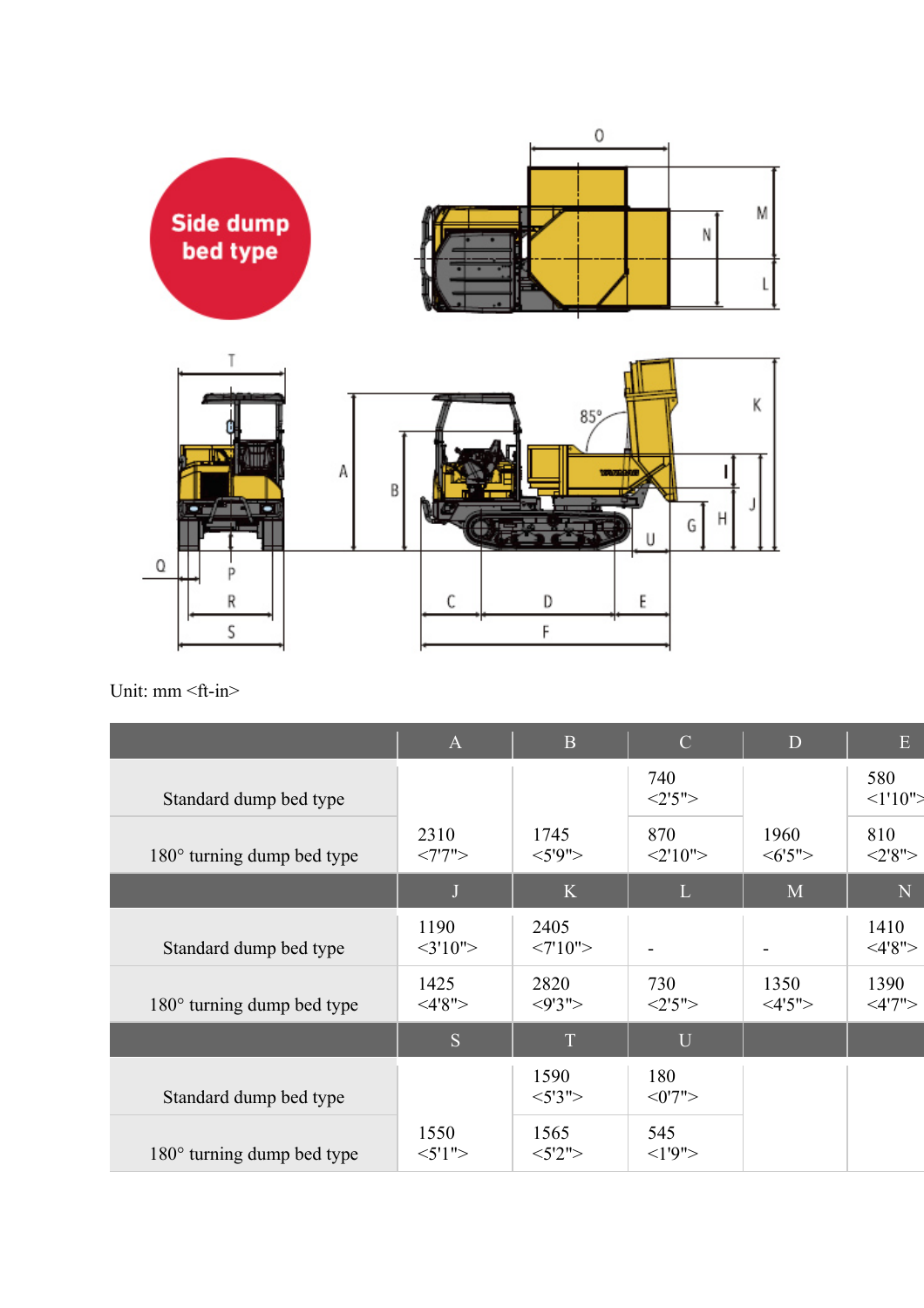## Specifications

|                     |                                                                     |               |                                              | $180^\circ$ turnin          |
|---------------------|---------------------------------------------------------------------|---------------|----------------------------------------------|-----------------------------|
| Mass                | Operating mass                                                      |               | $kg$ <lbs.></lbs.>                           | $2865 \le 6317$             |
|                     | Max. payload                                                        |               | $kg$ <lbs.></lbs.>                           | $2500 \le 5513$             |
|                     | Dump bed dimensions $(L \times W \times H)$                         |               | mm < in.                                     | $2010<79> \times 13$<br><20 |
|                     | Dumping angle                                                       |               | degrees                                      | 85                          |
|                     | Dumping mechanism                                                   |               | side                                         | $180^\circ$ turning         |
|                     | Dump clearance                                                      |               | mm < in>                                     | 730 < 29                    |
|                     | Dump bed capacity                                                   | Heaped        | $m3 <$ cu.ft.>                               | $1.50 \le 53.0$             |
|                     |                                                                     | <b>Struck</b> | $m^3$ < cu.ft. >                             | 1.13 < 39.9                 |
|                     |                                                                     | Forward       | km/h < MPH                                   | Low speed: 0 t              |
|                     | Traveling speeds                                                    | Reverse       | km/h < MPH                                   | Low speed: 0 t              |
|                     | Track width                                                         |               | mm < in.                                     | 320 < 13                    |
|                     | Min. ground clearance                                               |               | mm < in.                                     | 280 < 11                    |
|                     | Average ground pressure<br>(Dump bed is empty/ Dump bed is<br>full) |               | kPa<br>$\langle \text{kgf/cm} \rangle$ [PSI] | 29.8/55.7 < 0.3             |
|                     | Minimum turning radius                                              |               | mm < in.                                     | 2300 < 90.6                 |
|                     | Hydraulic tank                                                      |               | L < US gal                                   | 28 < 7.4 >                  |
|                     | Hydraulic system                                                    |               | L < US gal                                   | 40 < 10.6                   |
| Dimensions          | Fuel tank                                                           |               | L < US gal                                   | 58 < 15.3                   |
|                     | Type                                                                |               |                                              | Vertical four c             |
|                     | Model                                                               |               |                                              | 4TNV88C-KF                  |
|                     | Output (Gross)                                                      |               | kW/min- <hp rpm=""></hp>                     | 34.3 < 46.0 > 28            |
|                     | Output (NET)                                                        |               | kW/min- <hp rpm=""></hp>                     | 32.5 < 43.6 > 28            |
|                     | Displacement                                                        |               | $L <$ cu.in. $>$                             | 2.189 < 133.6               |
| Engine              | Cooling system                                                      |               |                                              | Water-cooled                |
| Hydraulic<br>System | Pump (for dump)                                                     |               |                                              | Gear                        |
|                     | Control valve                                                       |               |                                              | Single spool, h             |